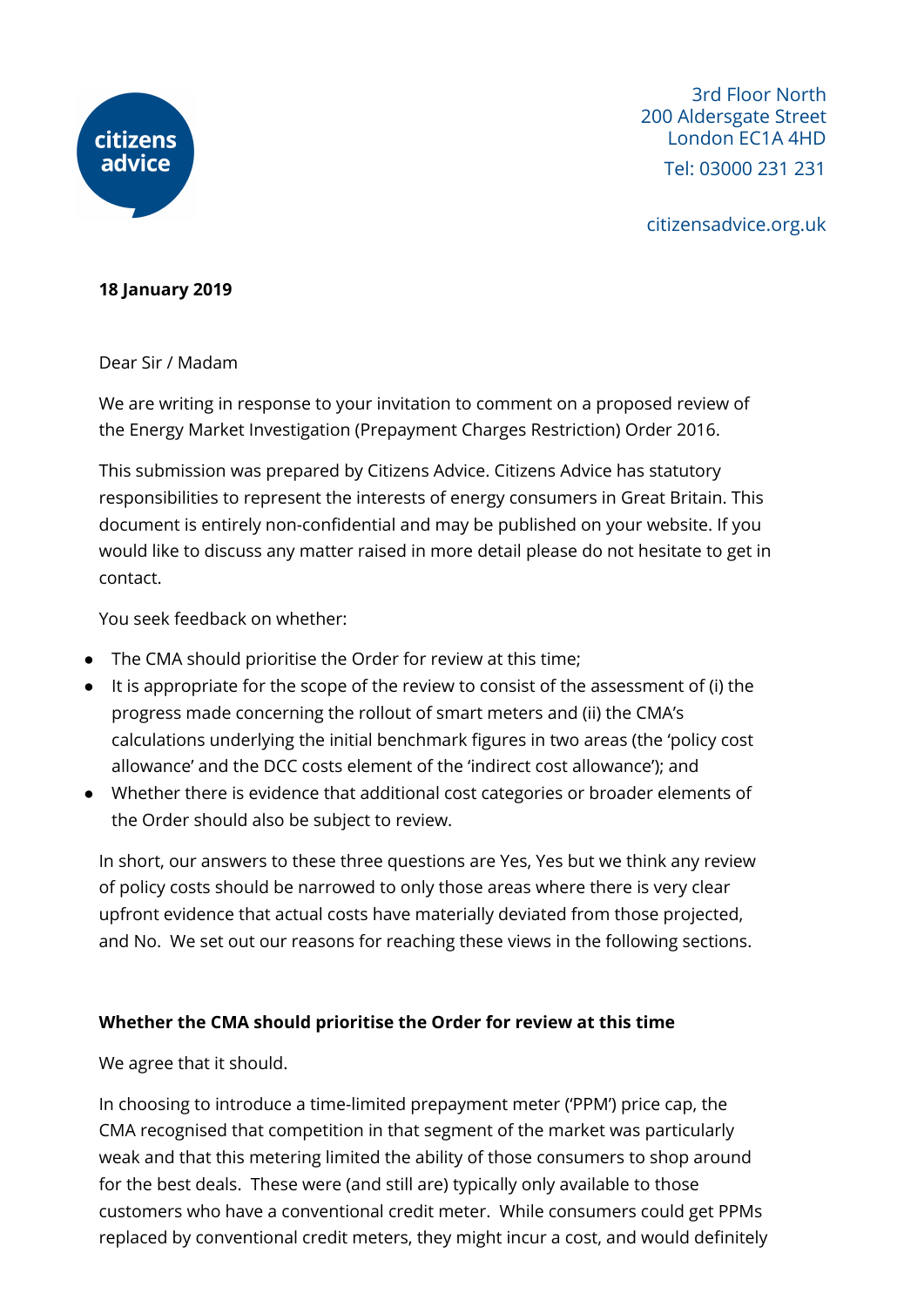incur inconvenience, in doing so. In consequence, consumers on PPMs were largely frozen out from enjoying the benefits of competition and needed particular protection.

The CMA considered that smart meters, which have the ability to be switched between prepayment and credit modes without the need for asset replacement or consumer inconvenience, could solve that structural problem. For this reason, it excluded SMETS2 meters (and any other interoperable smart prepay meters identified by the CMA) from the PPM price cap. The CMA noted that the government was committed to offering a smart meter to every household in Great Britain by 2020, and therefore considered that a sunset clause on the PPM price cap could be tied to that date. However, it recognised the possibility that smart rollout could progress faster or slower than that timeline, and committed to a review in January  $2019^1$ :

*'there is some inherent uncertainty over exactly when the roll-out of smart meters in the domestic retail energy markets will be completed. Accordingly, while we would propose to incorporate a sunset provision into the PPM Price Cap Remedy that is linked to the current forecast of the successful completion of the roll-out of smart meters, we also propose to conduct a focused mid-term review in January 2019 of the progress that has been made concerning the roll-out of smart meters. In the event that the roll-out of smart meters were materially ahead of schedule, we would consider whether to terminate the price cap early (ie an early termination provision would be included).*

*In the event that, at the date of the mid-term review, the roll-out of smart meters does not appear likely to be completed by 31 December 2020, we would consider whether to encourage Ofgem to review the situation and take whatever action it considers appropriate (including whether to introduce a similarly structured price cap in the prepayment segments as from the start of 2021). We believe that this approach is more proportionate than extending the PPM Price Cap Remedy for a further specified period. While this creates some uncertainty about the possibility of a price cap being in place beyond 2020, this uncertainty is narrowed to the issue of the extent of roll-out.'*

We think that the CMA should honour its 2016 commitment to conduct a review in January 2019 for two reasons.

The first is a simple one of general principle: that it is good practice that regulators (and, indeed, other policy-makers) do what they say they will do. If they establish a

**Patron HRH The Princess Royal Chief Executive Gillian Guy** 

Citizens Advice is an operating name of the National Association of Citizens Advice Bureaux

Charity registration number 279057 VAT number 726 0202 76 Company limited by guarantee Registered number 1436945 England Registered office: 3rd Floor North, 200 Aldersgate Street, London EC1A 4HD

<sup>&</sup>lt;sup>1</sup> Text extracted from paragraphs 14.337 and 14.338 of the Energy Market [Investigation](https://assets.publishing.service.gov.uk/media/5773de34e5274a0da3000113/final-report-energy-market-investigation.pdf) Final Report, CMA, June 2016.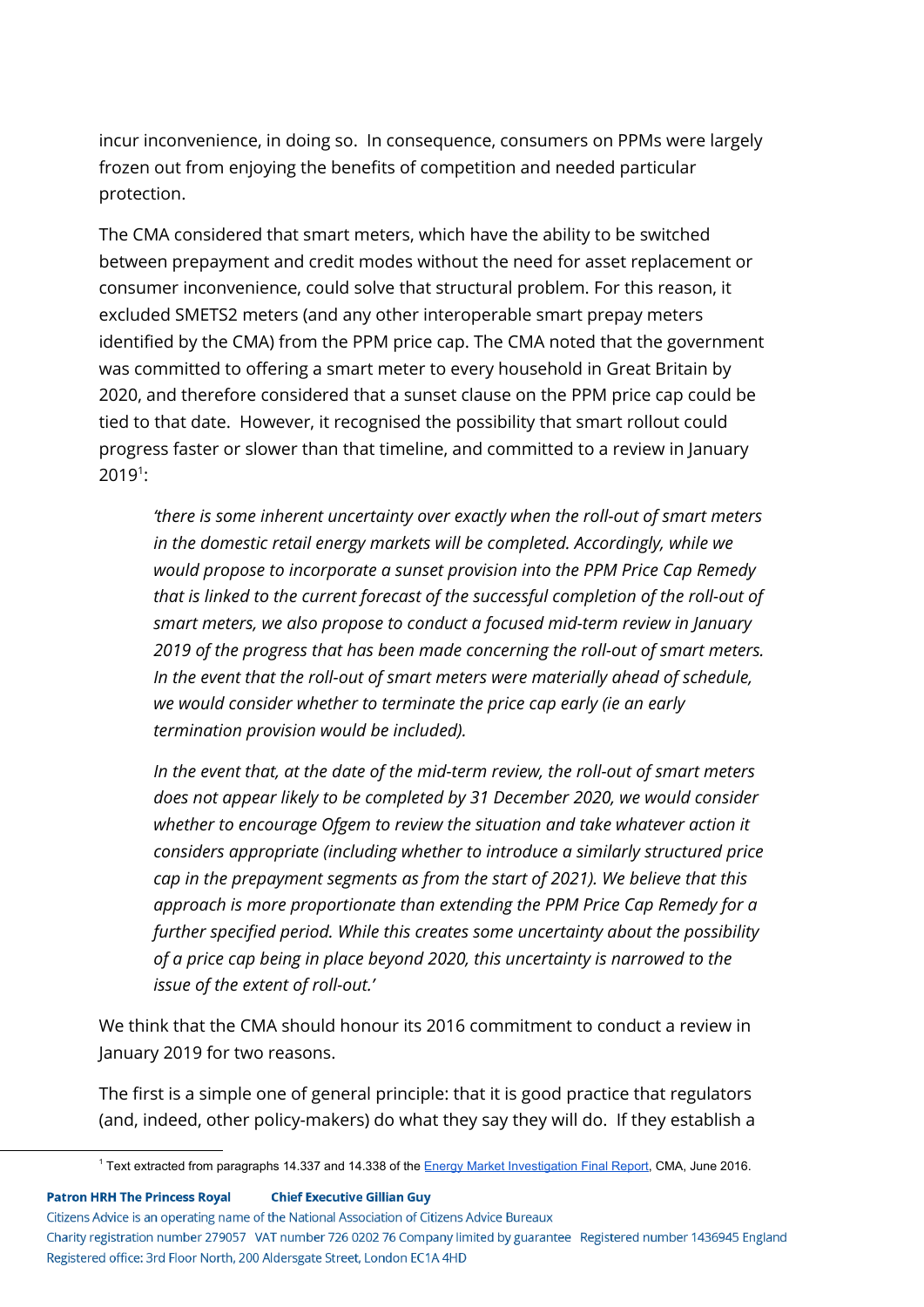pattern of not doing so, it may start to call in to question whether other current or future commitments are 'bankable', damaging both consumer and investor confidence in the regulatory framework.

The second is that there are now clear reasons to believe that a review of the termination date of the PPM cap is merited, even had that earlier commitment to review not been made. This is because there is extremely strong evidence to suggest that the roll-out of smart metering will not be complete by 2020. This calls into question whether a sunset date of 2020 for providing price protection to PPM consumers remains appropriate.

For further evidence of progress towards the 2020 target, we would particularly point the CMA towards the National Audit Office ('NAO')'s recent report, 'Rolling out smart meters. $^{\prime2}$  The NAO was explicit and unambiguous in its view that the roll-out of smart metering will not be complete by 2020, and that 25-30% - perhaps more of homes and small businesses will not have received a smart meter by that date:

*'The number of smart meters installed by 2020 will fall materially short of the Department's original ambitions. The Department originally aimed for all consumers to have a smart meter by 2020. Suppliers' licences require them to submit ambitious rollout plans to Ofgem annually, which must either aim for 100% rollout by 2020 or explain why this cannot reasonably be achieved. In the most recent set of plans accepted by Ofgem, energy suppliers have said they will only be able to install smart meters in around 70% to 75% of homes and small businesses by 2020. Suppliers attribute this to limited consumer interest and delays to SMETS2. Actual rollout by 2020 may fall short even of these estimates if the DCC infrastructure encounters further problems or if suppliers encounter further difficulty persuading consumers to accept installations.'*

It therefore appears inevitable that the PPM Order will lapse while millions, perhaps tens of millions, of 'dumb' meters remain on walls. The CMA should therefore consider how to ensure those that are on traditional - or non-interoperable smart - PPMs remain protected after 31 December 2020. This should include considering whether to recommend to Ofgem that it should introduce a replacement cap from the start of 2021, noting that the CMA does not have power to extend its Order.

For the avoidance of doubt, we are unaware of any reason to believe that the specific impediments to engagement and choice that affected PPM consumers at

**Patron HRH The Princess Royal Chief Executive Gillian Guy** 

Citizens Advice is an operating name of the National Association of Citizens Advice Bureaux

Charity registration number 279057 VAT number 726 0202 76 Company limited by guarantee Registered number 1436945 England Registered office: 3rd Floor North, 200 Aldersgate Street, London EC1A 4HD

<sup>&</sup>lt;sup>2</sup> 'Rolling out smart [meters,'](https://www.nao.org.uk/report/rolling-out-smart-meters/) National Audit Office, November 2018.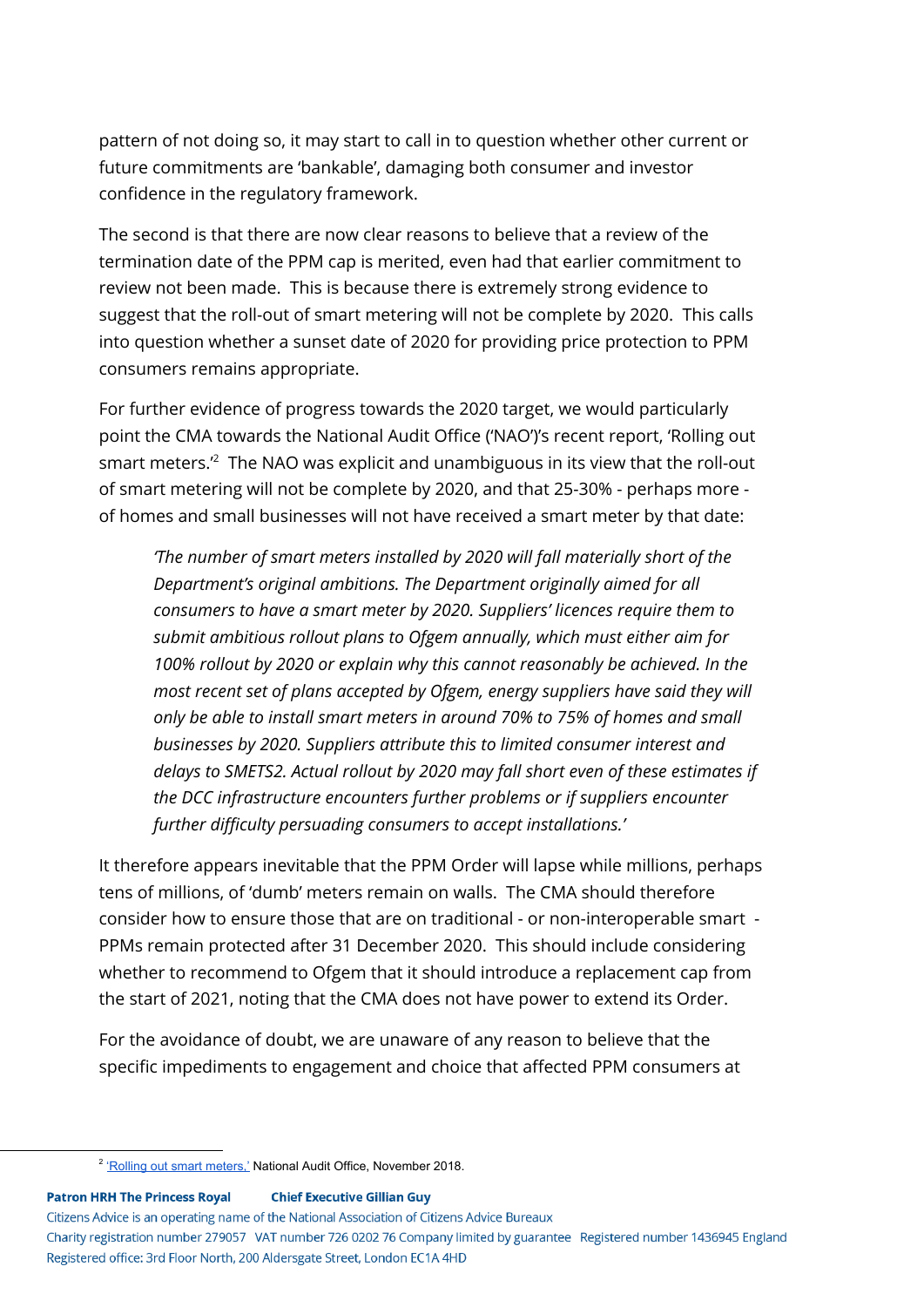the time of the CMA's market investigation have been resolved by any other market developments or regulatory interventions in the period since the investigation.

## **Should the scope of the review consist of the assessment of (i) the progress made on the rollout of smart meters and (ii) the CMA's calculations underlying the initial benchmark figures in two areas (the 'policy cost allowance' and the DCC costs element of the 'indirect cost allowance')?**

Yes.

In the case of assessing progress in the roll-out of smart meters, for the reasons given above.

The consultation document is ambiguous on whether the CMA intends to review all policy costs, or only those relating to smart meter rollout and the DCC. In our view, there is a stronger case for the latter given that the motivator for this review was always signposted as being tied to smart rollout. We are also mindful that the broader the range of cost categories that are brought into scope, the more complex and time-consuming the review may be. Given that the cap is due to expire in under two years, and that any review now is likely to be necessarily less exhaustive and public than the 2014-16 market investigation itself, we encourage you to keep this review as narrowly focused as possible. Notwithstanding this, we consider that if the CMA has credible evidence that wider policy costs have materially deviated from those that were envisaged when the cap was introduced, it would be reasonable for it to consider reviewing and resetting those wider costs allowances. If this is the case, we encourage you to publish and consult on relevant data early in the process both to facilitate meaningful external challenge and to manage stakeholder expectations.

In conducting its review, we encourage the CMA to be mindful of the work that Ofgem has done in developing its wider price cap methodology and that there may be significant merits in trying to ensure consistency in the approach taken across the two caps.

## **Whether there is evidence that additional cost categories or broader elements of the Order should also be subject to review.**

We are unaware of any evidence to suggest that additional cost categories or broader elements of the Order should be brought into the scope of the review.

The PPM Order is, unsurprisingly, controversial within the sector because of the constraint that it places on affected suppliers revenue streams. It is therefore highly